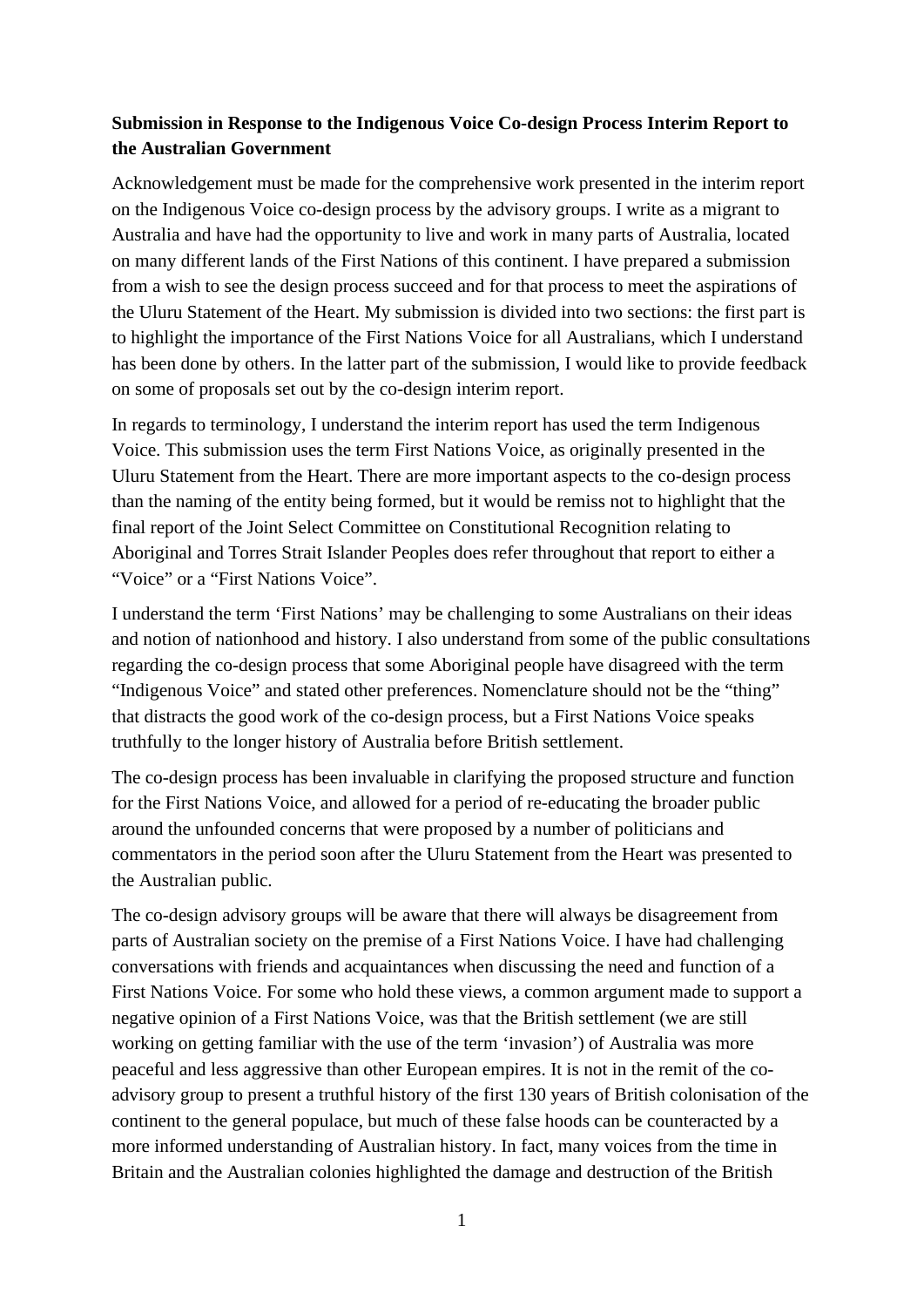colonisation process. One example is the British Parliamentary Select Committee on Aboriginal Tribes of the British Settlements (here Aboriginal refers to all Indigenous people of the globe), which presented a 140 page report in 1837 to "consider what measures ought to be adopted with regard to the Native Inhabitants of Countries where British Settlements are made". The preface from the report highlights the similar negative impact that the United Kingdom (or England, in paragraph below) had on Indigenous peoples when compared to other European nations.

"While however the motives which have influenced the different nations of Europe in their treatment of the Aborigines may have varied with the changing circumstances of the times, the effect of that treatment upon the Aborigines themselves, those especially of the Western hemisphere, has in all cases been the same. To them the brutal tyranny of Holland, the ferocious bigotry of Spain, and the insatiable cupidity of England, have proved alike degrading and destructive. Destitute, afflicted, tormented, death has been their only refuge from suffering so intense ...." (Preface of Report of the Select Committee on Aboriginal Tribes of the British Settlements, 1837)

This report from 1837 highlights cases of conflict between European settlers and Aboriginal and Torres Strait Islander people, neglect by the Australian colonial authorities in bringing a settlement between the factions, or at times contributing to the frontier wars, and is part of a body of evidence demonstrating that the process of colonisation of the Australia continent was not peaceful, and was aggressive. In this submission, the report of the Select Committee on Aboriginal Tribes is used to highlight that the British colonial process in Australia was just as damaging as other European nations. One could also propose that the recommendations from the report implemented in Australia, which included the measures of colonial appointed Protectors for Aboriginal people, was also damaging to Indigenous peoples, culture and society. There has been awareness of these issues for a very long time. Listening to the voices of Aboriginal and Torres Strait Islander people is a modest request, considering the period of the shared history of Australia, which was violent and destructive.

For our generation and in this present time, other misunderstandings and falsehoods need to be confronted. Many of the unsubstantiated concerns of the First Nations Voice being a third chamber of parliament or a perception of unequal citizenship in Australia, have been explained and answered by lawyers, past chief justices and politicians. Perhaps more importantly, everyday Australians, on gaining the opportunity to understand the Uluru Statement from the Heart, can see the decent requests of the statement and are willing to walk with Aboriginal and Torres Strait Islander people "in a movement of the Australian people for a better future".

Graciously, non-Indigenous Australians have been provided the opportunity to provide feedback and input on how they see themselves interacting with the Voice and to ensure they understand the proposal. There is a growing awareness amongst the general populace that the First Nations Voice would also be of importance and benefit to non-Indigenous Australians. The broader society of Australia is itself undergoing a journey as it gains more knowledge of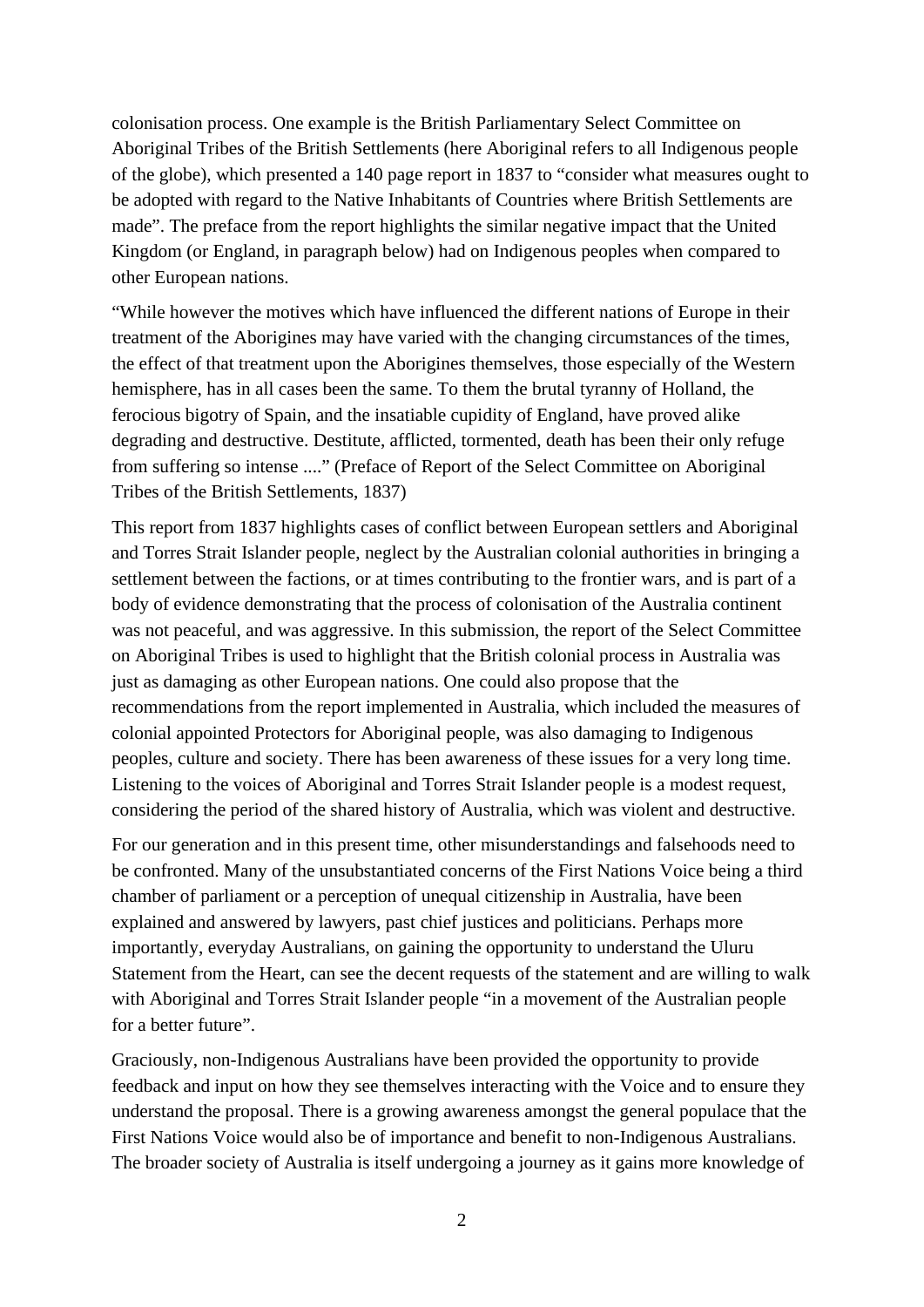Indigenous Australia, the different challenges that Indigenous communities face, and the different view points held by Indigenous Australians that differ from mainstream Australian society, but at times on an individual level, sometimes feel so familiar. For an example of a unique Indigenous view, a First Nations Voice will also provide a voice for the country, or in more modern terms, the environment. Thomas Mayor summed up the sentiment most poetically when presenting at the Eric Johnston Lecture (held at Northern Territory Library, Darwin on Tuesday 11 November 2020):

"When Indigenous people will have a voice in the centre of decision making, so do the seas and rivers, the grasslands and forests, deserts, hills and mountains. Because we, the First Nations people are the Dreaming, and when we are empowered in the Constitution, the Dreaming becomes us."

If decisions made by governments could consider the environment as well as the spiritual connection of country held by Aboriginal and Torres Strait Islander peoples, all Australians will benefit.

A First Nations Voice that is institutionally robust and independent will also benefit the governments, parliaments and government agencies, at local, state and federal levels. An independent First Nations Voice that could provide advice to governments and parliamentarians with valuable input to help ensure that policies and laws concerning Aboriginal and Torres Strait Islander Australians yield better outcomes, and in turn benefit the governments of the day. The First Nations Voice will not diminish the authority of Parliament but will enhance its effectiveness.

In the latter part I will provide feedback on the co-design process interim report.

#### *Numbers and Diversity of Members for National Voice*

The Interim Report provides two options for numbers of the National Voice. The inclusion of equal male and female representation (and proposed in both options) is important for the work of the First Nations Voice, as representatives will need a good understanding and broad experience of cultural and societal issues that affect both women and men. I would like to highlight that the total number of representatives from each option for the Nation Voice would seem to be low for a national organisation that could deal with multiple issues concurrently. In the example of an environmental issue, which could intersect with cultural issues and land rights, the National Voice may be providing advice for the federal government, simultaneously interacting with the state and territory governments, as well as being guided by the local and regional Voices. I understand that representatives from the National Voice would have personnel to support the work and be able to call on expertise from government institutes. However well-meaning and experienced the support provided, it will still be the representatives of the National Voice who "would have the authority and responsibility to represent Aboriginal and Torres Strait Islander peoples" and provide advice to the government or Parliament on these issues. Could the co-design advisory group consider a process of simulating potential scenarios that could arise for the National Voice, based on recent examples, but also on potential cases with no precedent (such as providing advice to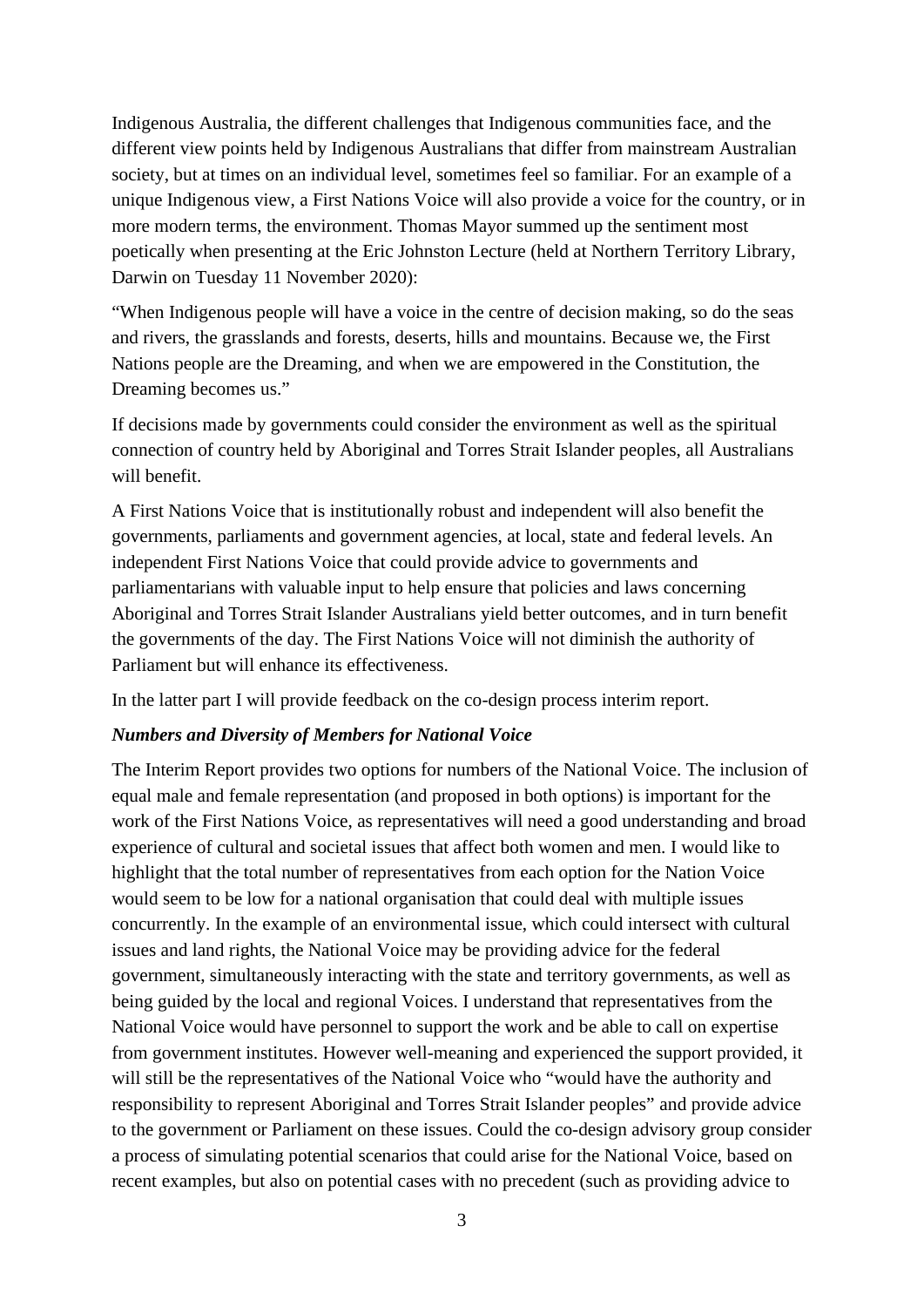the government on the establishment of a Makaratta Commission, to instigate the process of agreement making between governments and First Nations). This modelling may provide further insight in proposing an adequate number of representatives for the National Voice.

#### *Ministerial Appointees*

The Interim Report includes an option for two members to be appointed to the National Voice membership by the Minister. The inclusion of government-appointed members could devalue the credibility, weaken the self-governance and the legitimacy of the National Voice. I understand that the mission of the First Nations Voice is to provide Indigenous Australians a pathway for their concerns to be considered when laws and policies are made, and advice provided to the government/parliament to develop fair laws and policies. Including a government appointee to the National Voice does "blur the lines" between the Australian government or Parliament and the National Voice being able to give robust and frank advice. Whichever model of member selection the co-design process ultimately recommends, it should be the aspiration to ensure that members of the National Voice are chosen by either representative assemblies, local and regional voices, or direct election.

## *Term lengths of National Voice members*

Two options for term lengths, 4 years and 3 years, are discussed in the report. In support of Option 1 (Four years) the advisory group could also consider the benefit of a longer term length than the length of Parliament. A 4-year term length would improve institutional memory and allow a process of education for the incoming government ministers and agencies (who presently have a 3 year term). If there is change of government after an election, there can be changes in policies and processes. Many of the issues facing Indigenous policy, especially those issues impacting remote communities, are often magnified by changes in ministerial appointments and policy.

# *Model for the selection of Members to the National Voice*

The report proposes two models for selecting members to the National Voice: Structural Membership Model Link and Direct Election Model. The report indicates that the Structural Membership model was the Advisory Group's preferred option, and does also highlight some of the challenges around a Direct Election model, specifically around the need to confirm Indigeneity of voters as part of an election process, the impact of low voter turnout on perceived authority of the National Voice, and the election process potentially not reflecting the cultural knowledge and leadership networks of Aboriginal and Torres Strait Islander communities, especially in remote regions.

The need to confirm Indigeneity of voters as part of an election process would seem to be the most significant challenge, as the advisory groups would understand that for a number of historical and current reasons, such as the frontier wars, the Stolen Generations, as well as the negative perceptions of Indigenous ancestry (historical and still current, unfortunately), that the records to demonstrate Indigenous identity is fractured or missing, and the process difficult and emotional.